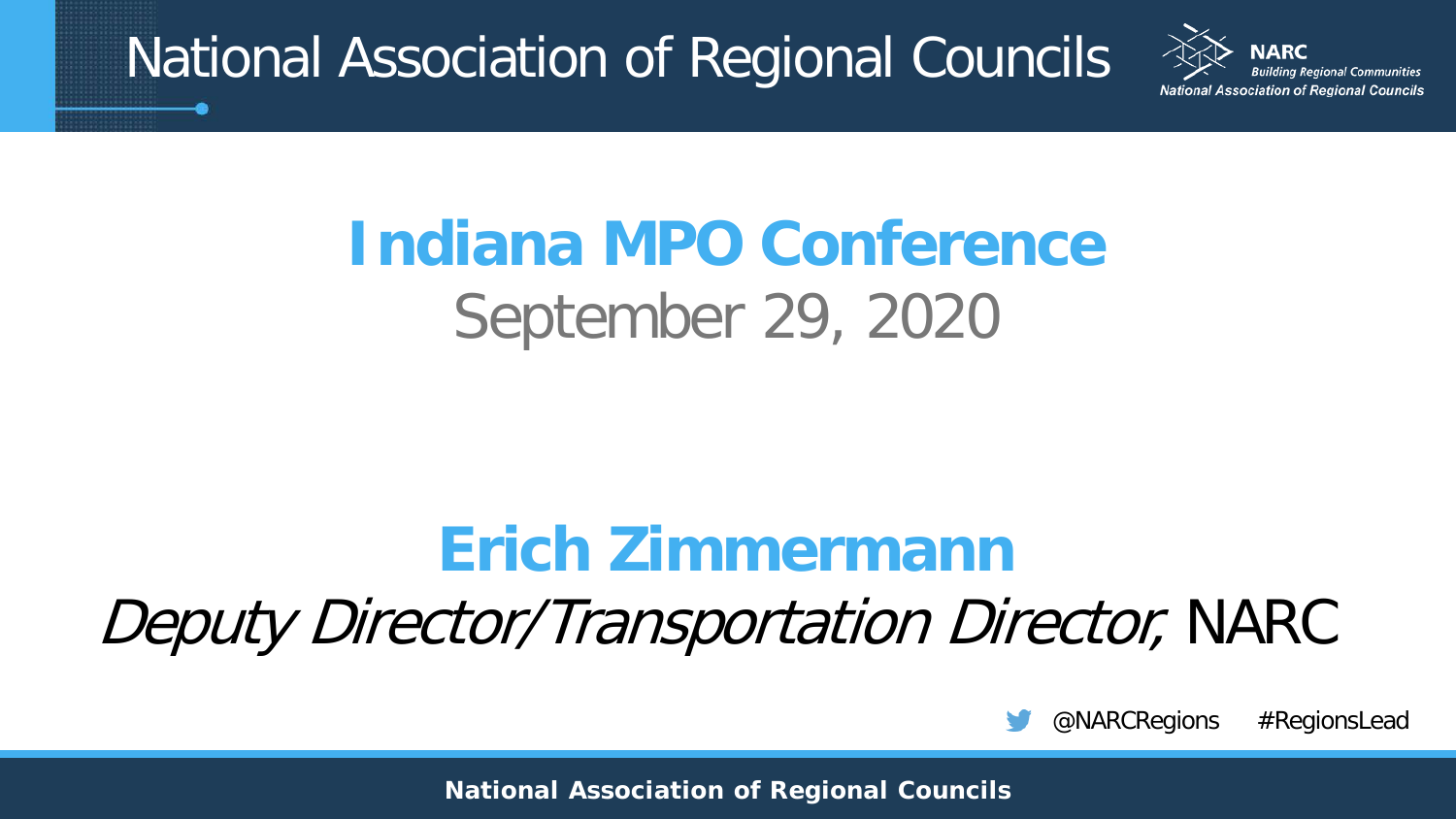

**a. Extension**

The Big Picture

- **b. Highway Trust Fund**
- **2. Continuing Resolution**
- **3. COVID-19 Response and Recovery**
- **4. Presidential and Congressional Elections**
- **5. Census**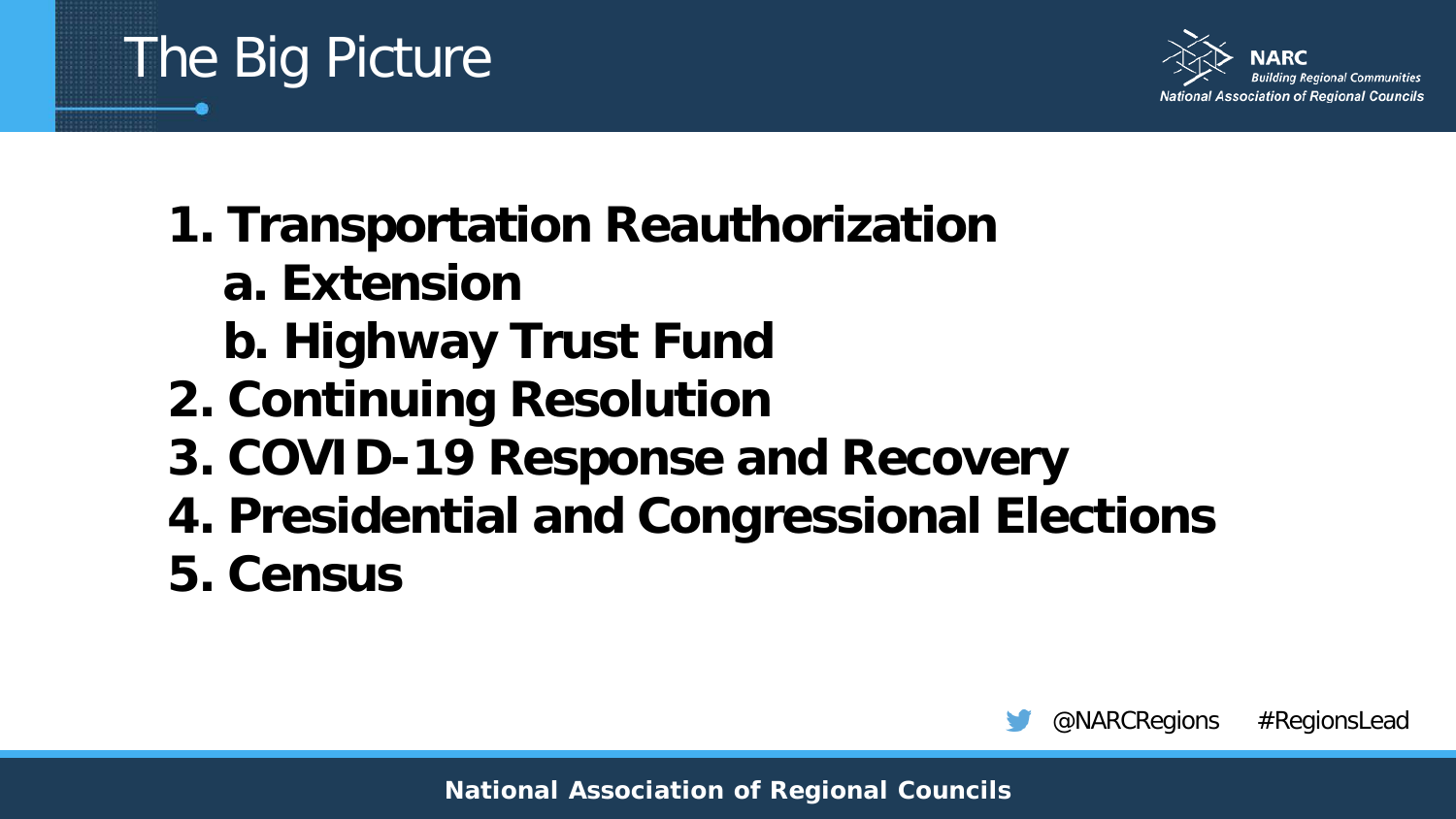

- **1. Transportation Reauthorization**
- **Senate EPW: ATIA (July 2019)**
	- **5-year, \$287B (highway title only)**
	- **Bi-partisan**
	- **Commerce, Banking missing; no leadership help**
- **House T&I: Investing in a New Vision for the Environment and Surface Transportation (INVEST) in America Act (July 2020)**
	- **5-year, \$494B**
	- **Partisan basis**
	- Passed House as part of broader infra bill **ARCRegions #RegionsLead**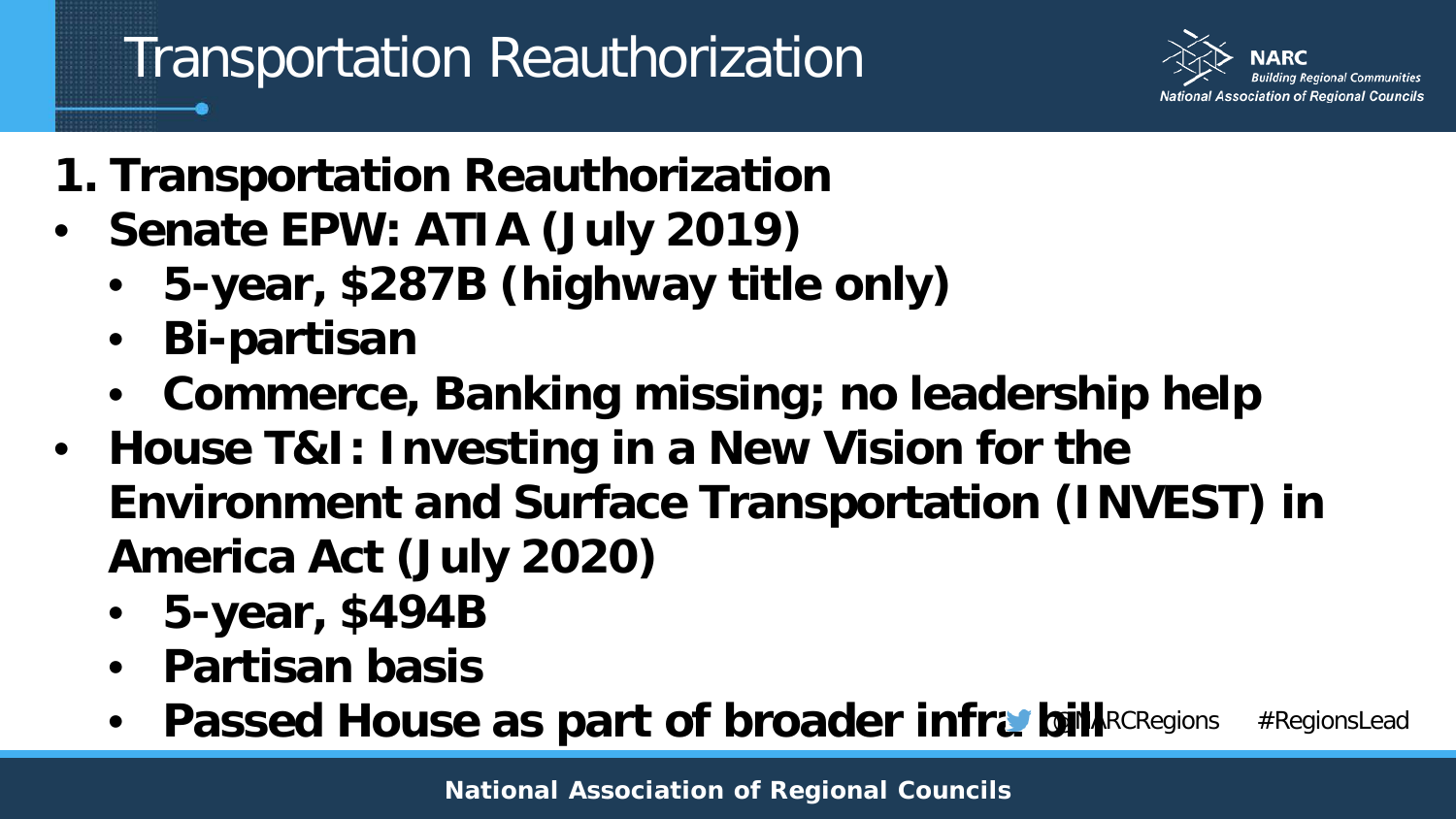

#### **Timing is extremely important**

| <b>Bill</b>              | <b>Signed into Law</b> |
|--------------------------|------------------------|
| • ISTEA                  | • December 1991        |
| $\bullet$ TEA-21         | • June 1998            |
| • SAFETEA-LU             | • August 2005          |
| • MAP-21 (two-year bill) | $\bullet$ July 2012    |
| • FAST Act               | • December 2015        |

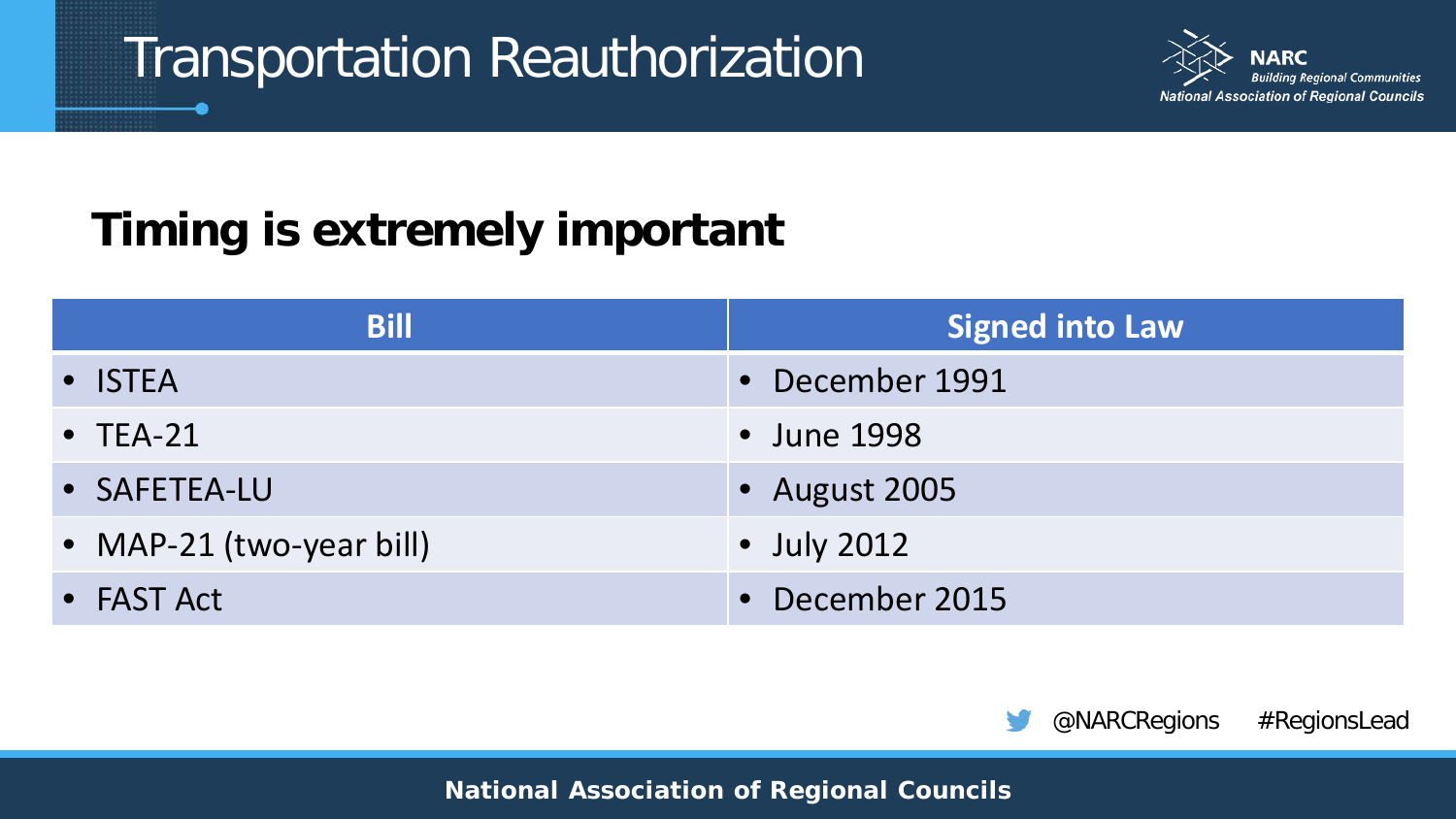**ARC** nal Communities **National Association of Regional Councils** 

#### **1. Transportation Reauthorization**

|           | <b>House</b>                                                                                               | <b>Senate</b>                                                                        |
|-----------|------------------------------------------------------------------------------------------------------------|--------------------------------------------------------------------------------------|
|           | • Fundamental reconsideration of the relationship<br>between transportation and society                    | • Significant steps (esp. for the Senate), but less<br>comprehensive                 |
|           | • Climate/GHG, housing, resilience, transit, safety,<br>bike/ped, accessibility                            | • Climate (to some extent), resilience, safety, wildlife<br>crossings                |
|           | • Significant focus on local funding/projects (including<br>increased suballocation of STBGP, TAP changes) | More state focus, small nods to local control, no<br>increase in STBGP suballocation |
|           | • Adds core programs                                                                                       | Leaves the structure generally the same                                              |
| $\bullet$ | Less formula funding                                                                                       | Focus on increasing formula funding                                                  |
|           | • Significant new requirements for MPOs                                                                    | Few changes to planning requirements                                                 |
|           | Unfunded                                                                                                   | Unfunded                                                                             |

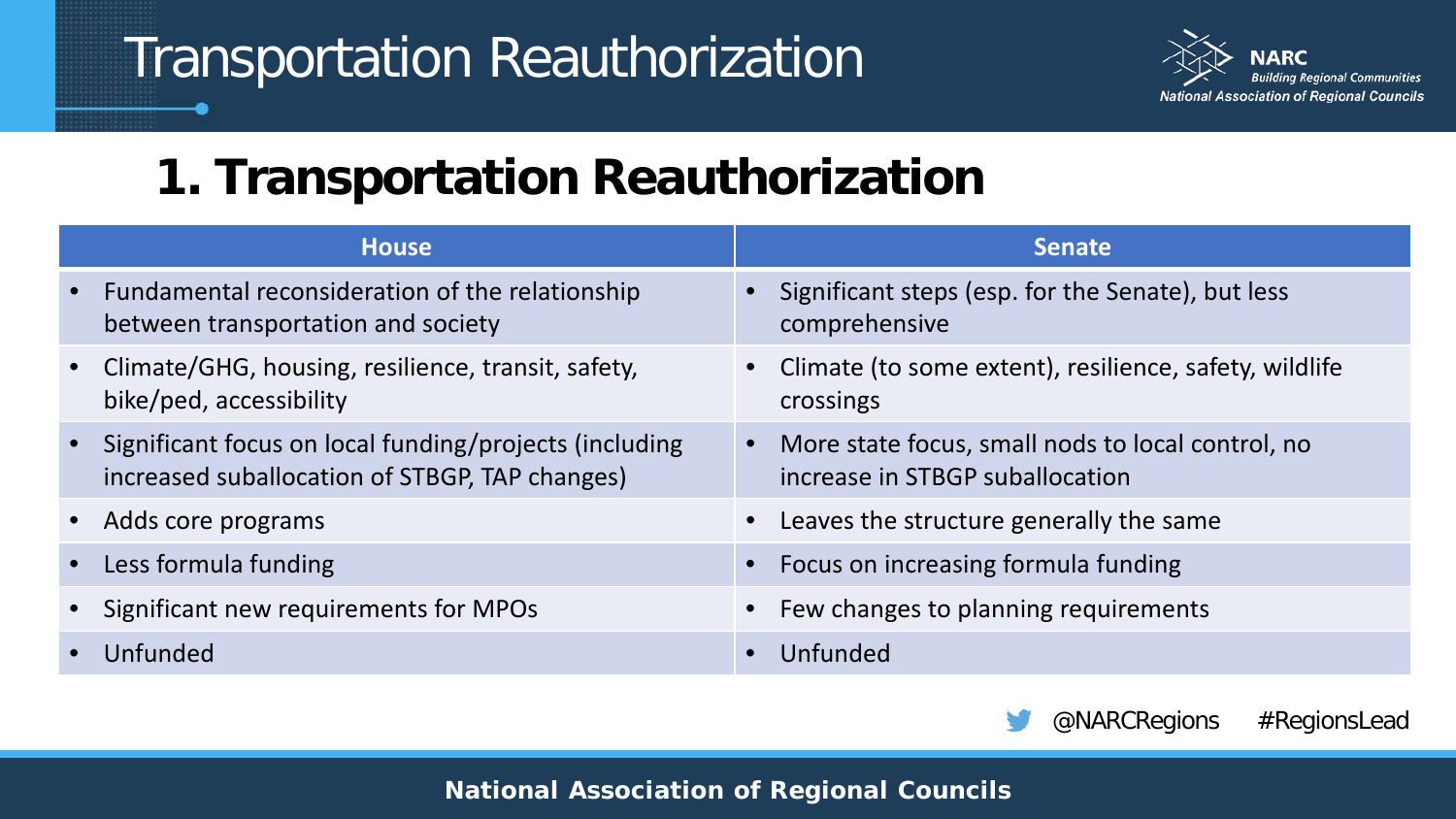

- **1. Transportation Reauthorization**
- **Extension**
	- **Five-year FAST Act expires on Sept. 30**
	- **CR contains a 1-year "clean" extension**
		- **Small change in funding levels**
- **Highway Trust Fund**
	- **\$10.4B transfer to highway account**
	- **\$3.2B transfer to transit account**
	- **\$153.5B since 2008**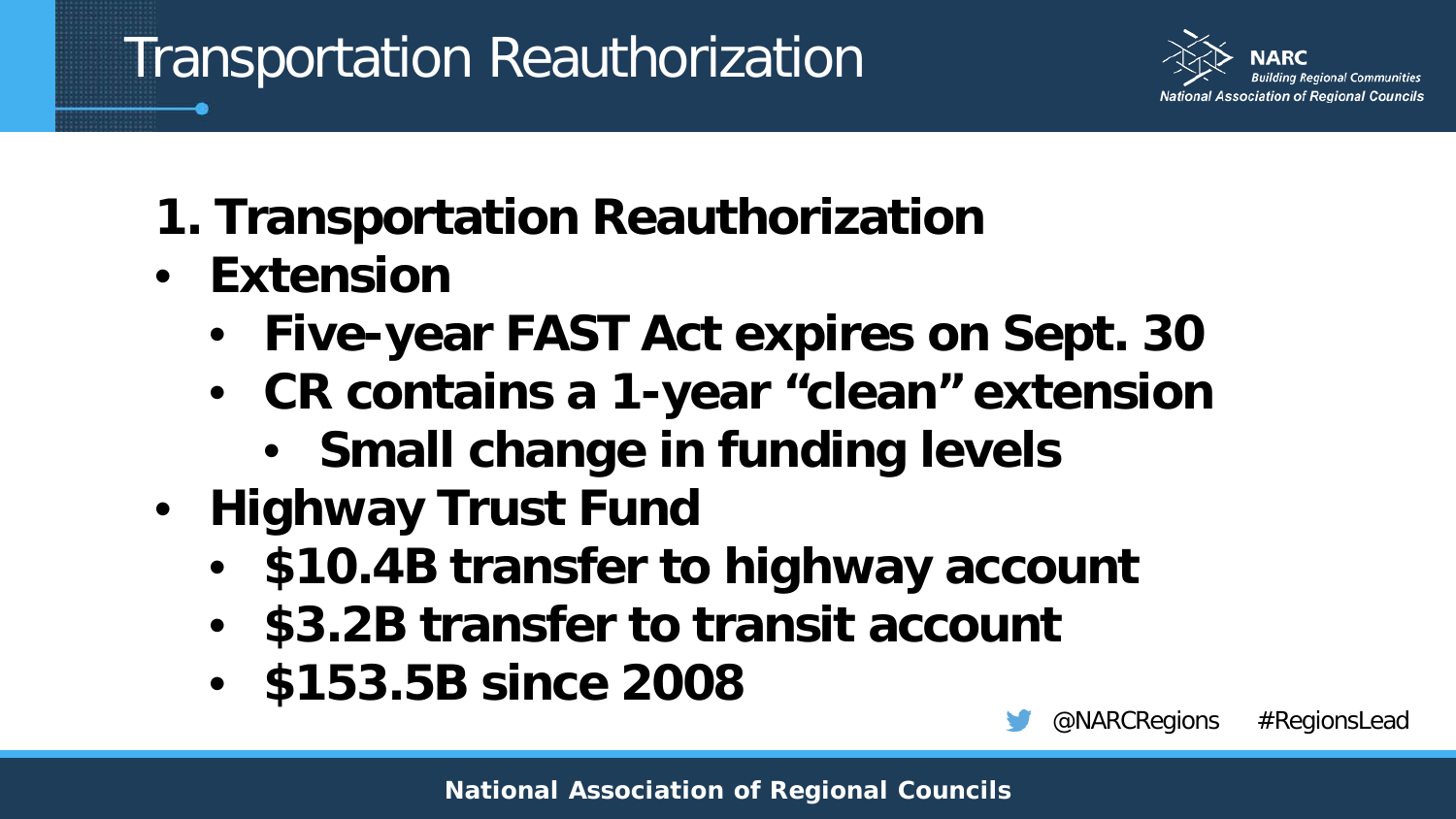# Highway Trust Fund





#### Highway Trust Fund - FY 2007-2019 (Actual), FY 2020-2030 (2 Scenarios)

@NARCRegions #RegionsLead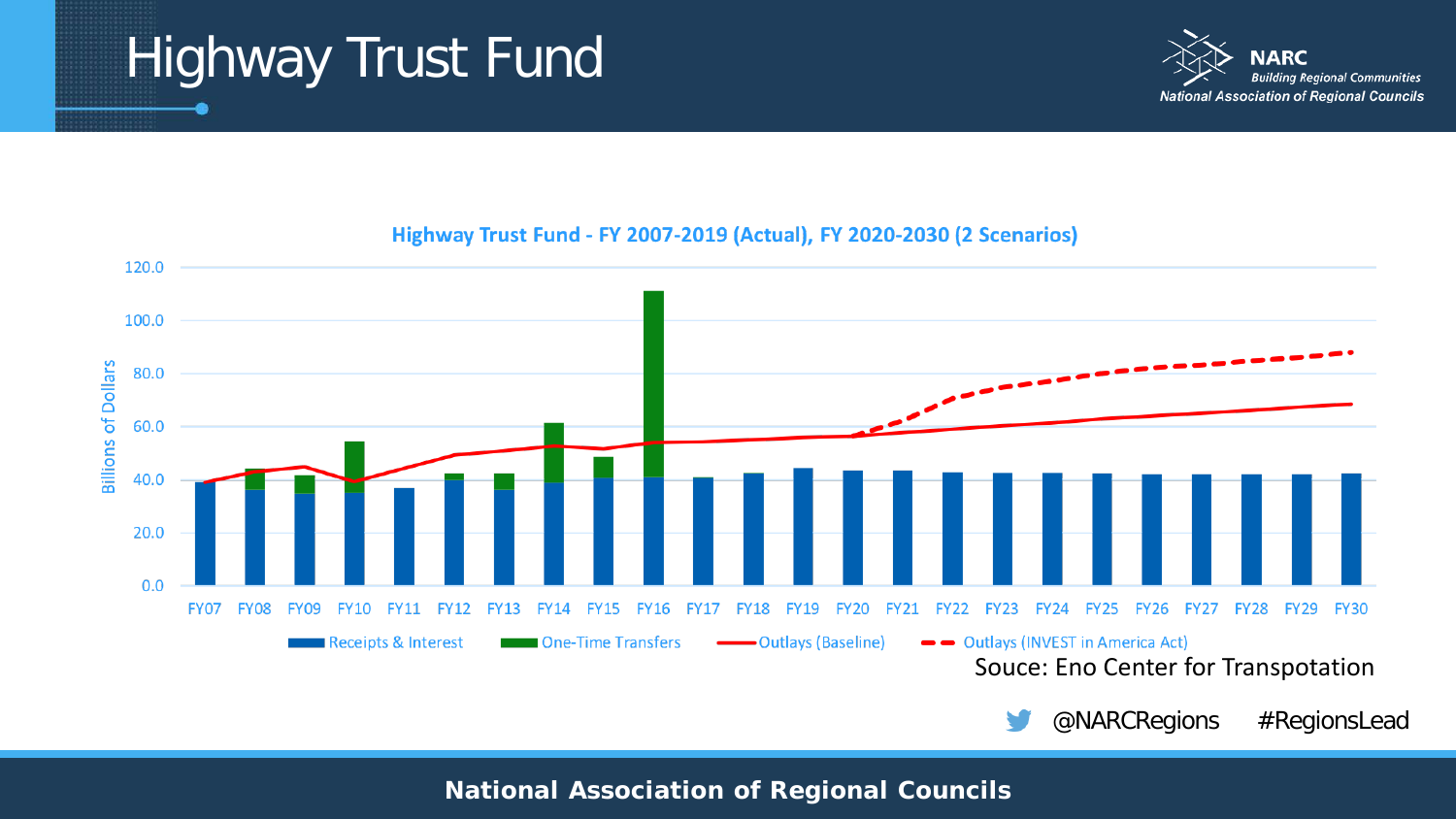# Continuing Resolution



- **2. Continuing Resolution**
- **Funds ALL aspects of the federal gov.**
- **Passed House on Sept. 22**
- **Senate action uncertain**
- **Needs to happen by Sept. 30 (for transp. and general funding purposes)**

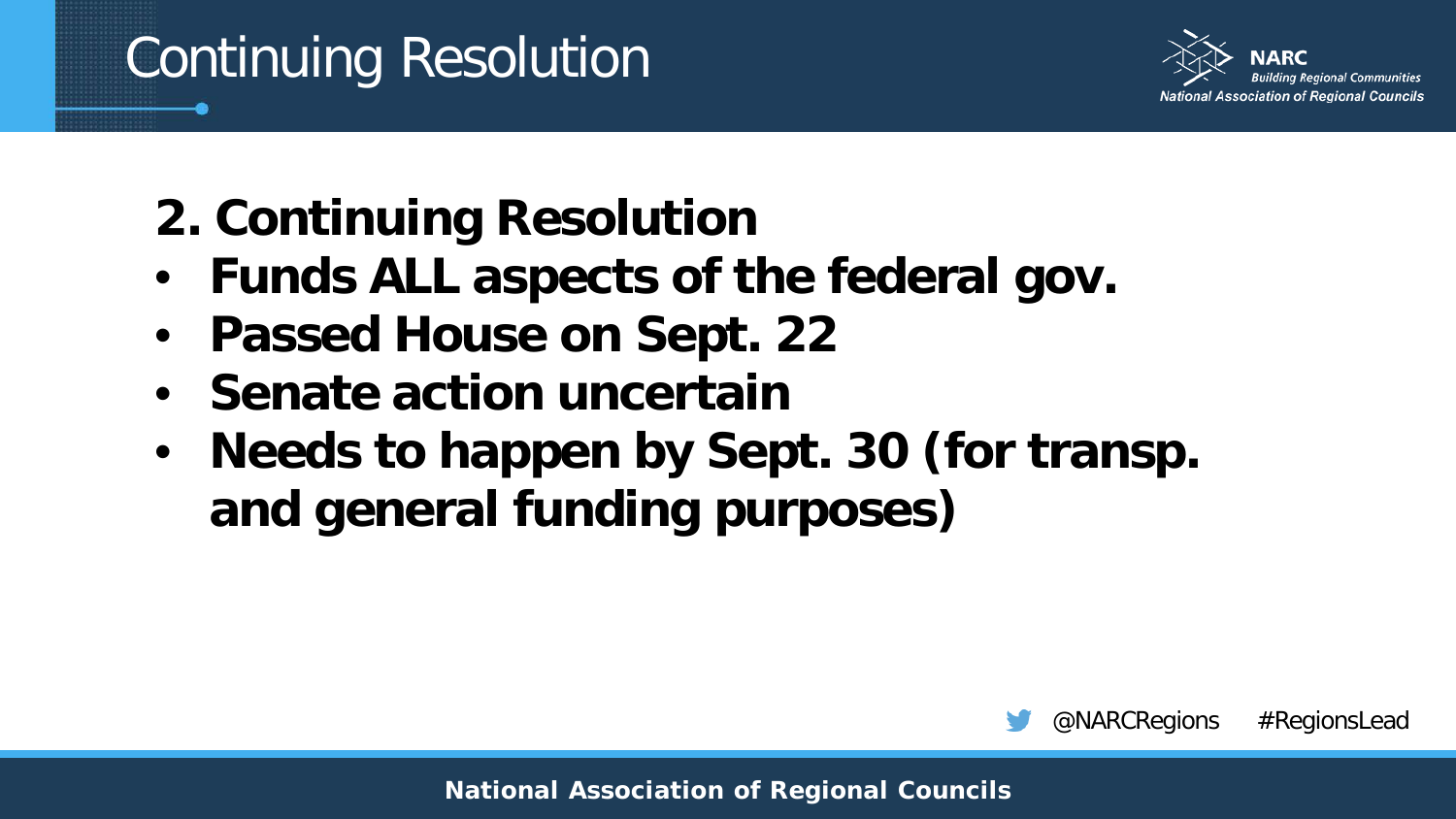# COVID-19 Response and Recovery

Association of Regional Councils

- **3. COVID-19 Response and Recovery**
- **Last comprehensive response legislation more than 6 months ago (CARES Act)**
- **House passed a massive \$3.3T bill (HEROES Act)**
- **Senate a much smaller one**
- **Agreement has been elusive**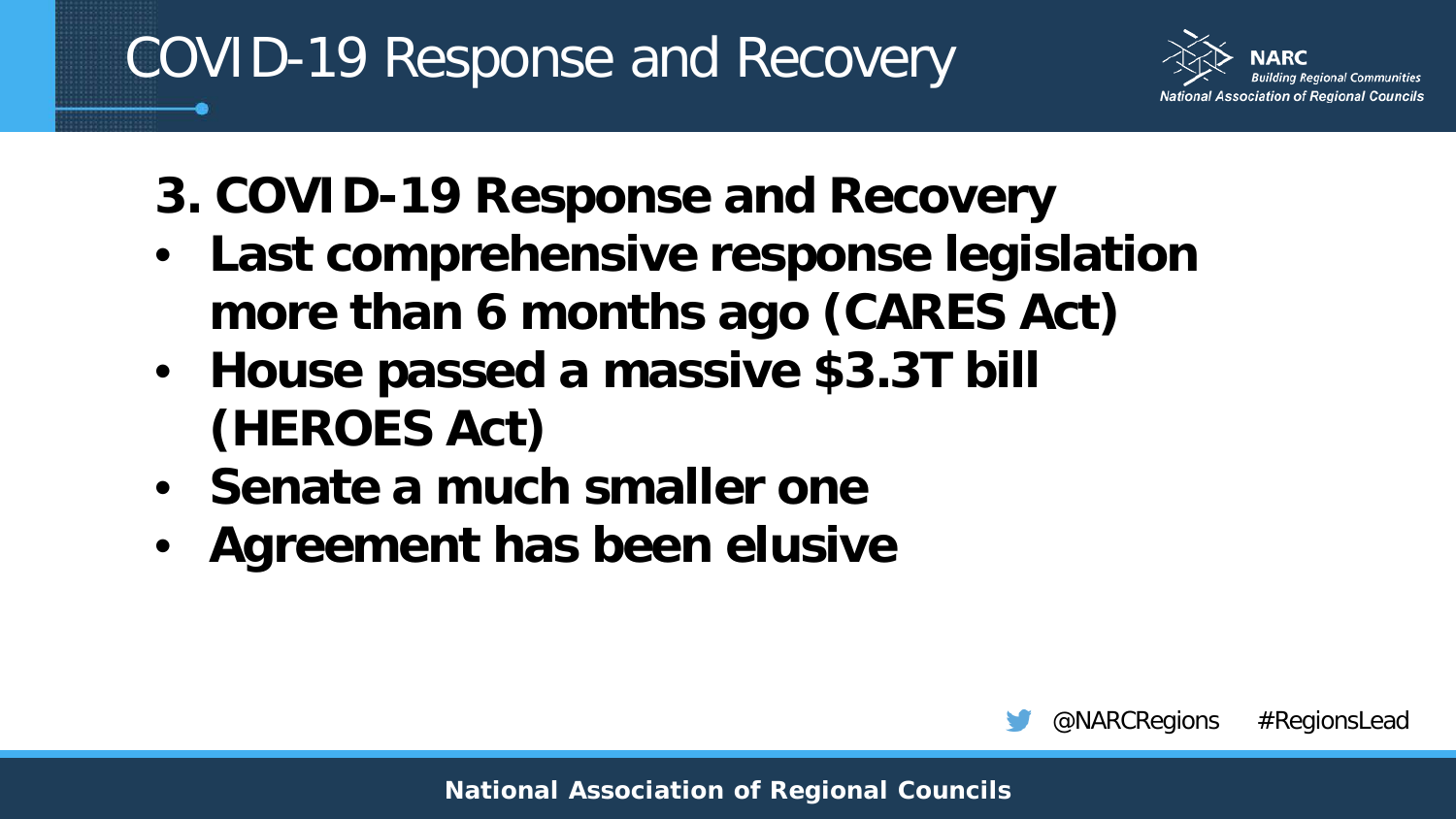#### **National Association of Regional Councils**

Only Mostly Dead

- **3. COVID-19 Response and Recovery**
- **Just yesterday: Dems introduced pared down \$2.2T package**
	- **\$436B for local governments**
	- **\$32B for transit**
	- **\$2.4B for Amtrak**
	- **\$28.3B for airlines, \$13.5B for airports**
	- **\$0 for State DOTs (so no local funds)**





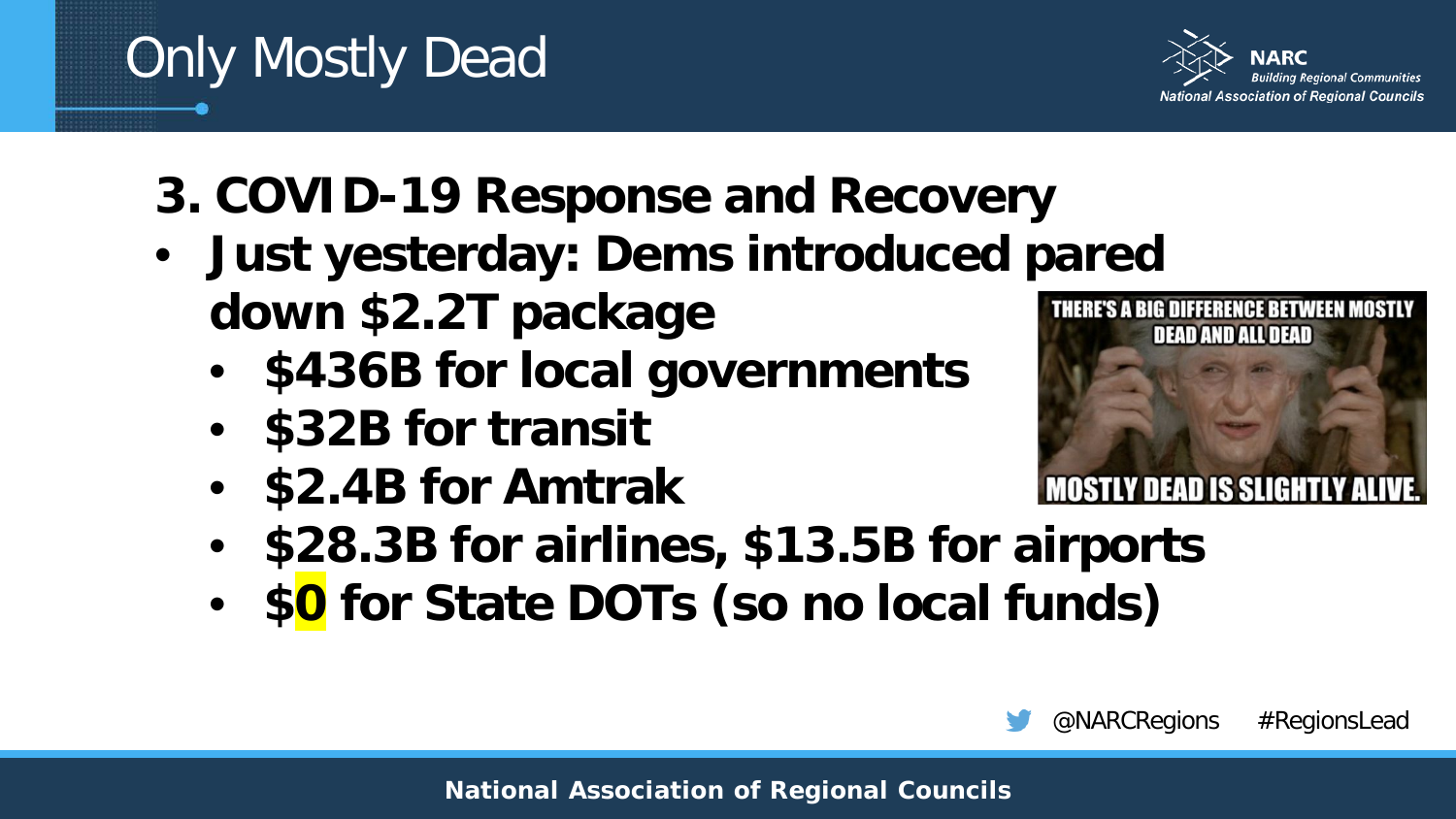## Presidential and Congressional Elections



- **4. Presidential and Congressional Elections**
- **Second Trump Term?**
- **First Biden Term?**
	- **Infrastructure package?**
	- **COVID pkg?**
	- **Stimulus?**
- **Dems retain House**
	- **Chairman DeFazio, RM Graves**
- **GOP retains Senate?**
- **Dems win Senate?**
	- **Either way, new EPW Chair**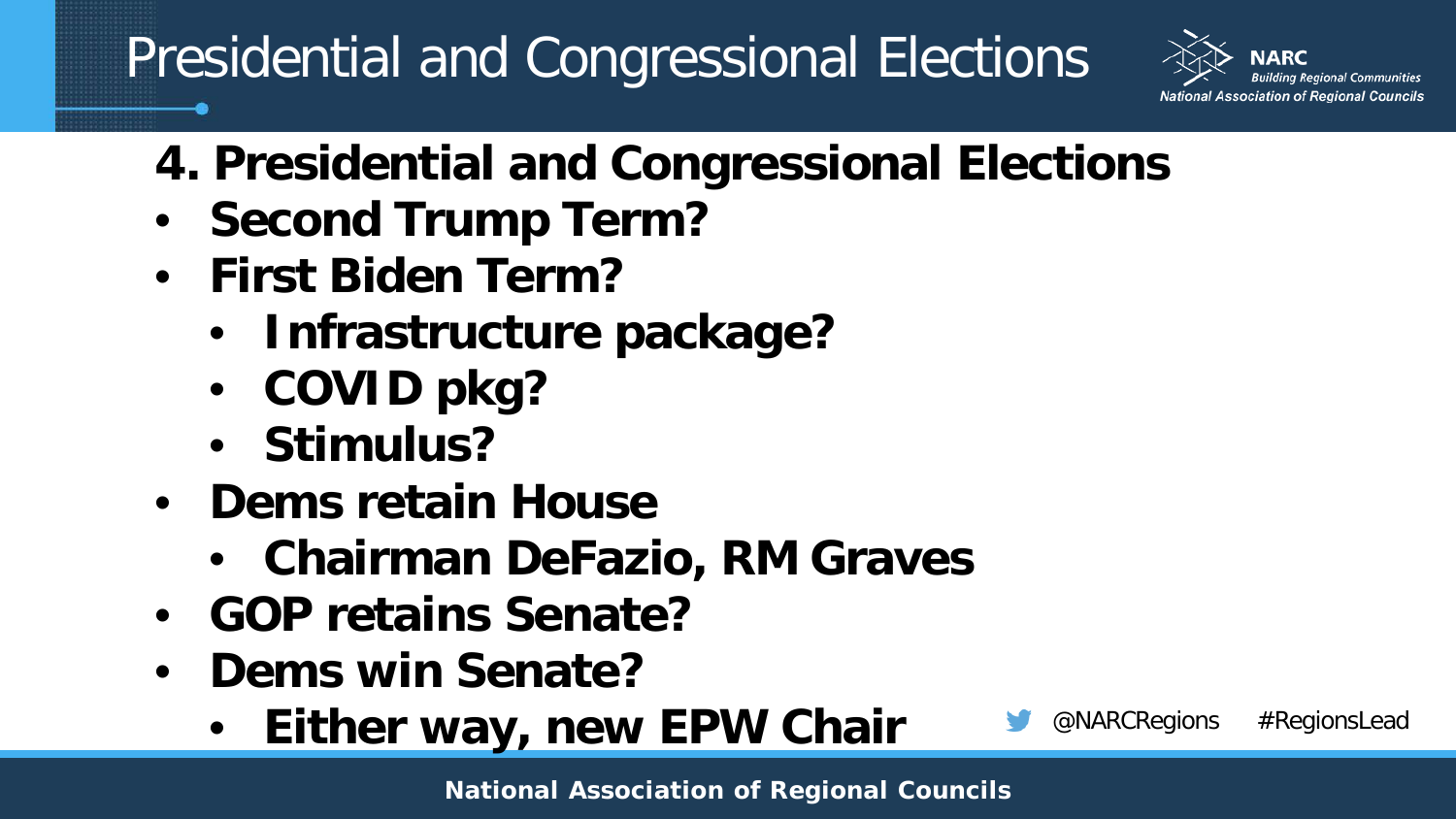

**5. Census**

**Census** 

- **Will the count end Sept. or Oct.?**
	- **New date: October 5?**
- **Apportionment counts?**
- **Differential Privacy?**
- **MPO boundaries**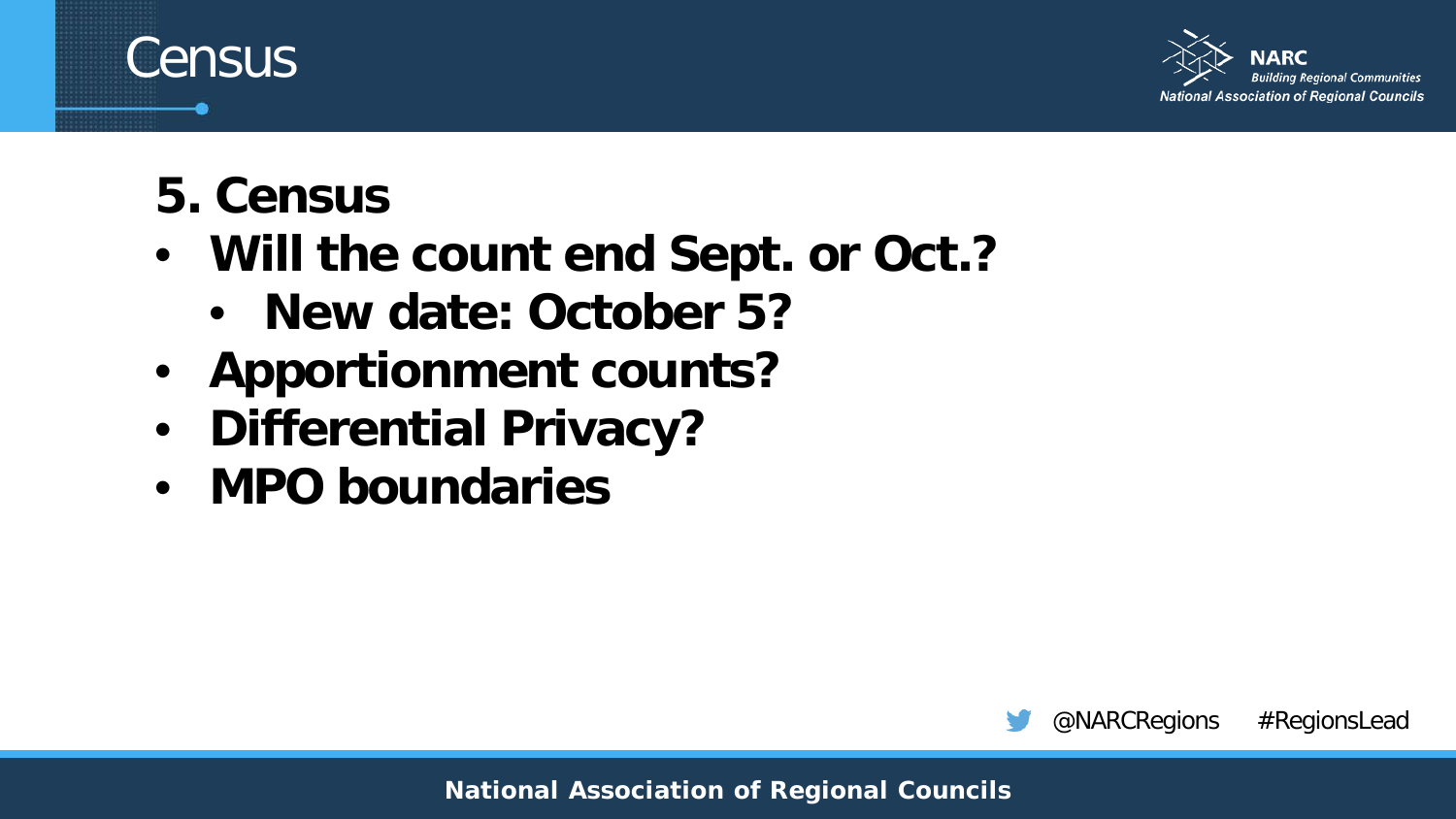

@NARCRegions #RegionsLead

- **Reauthorization process will have to be restarted**
	- **But a one-year extension is a decent outcome**
- **Elections will be a key turning point**
	- **But some change is coming regardless**
- **Identifying funding is a HUGE challenge**
	- **But a tax, tax extenders, stimulus bill might be the right vehicle**
- **The work never ends**

Key Takeaways

• **No 'but' on this one!**